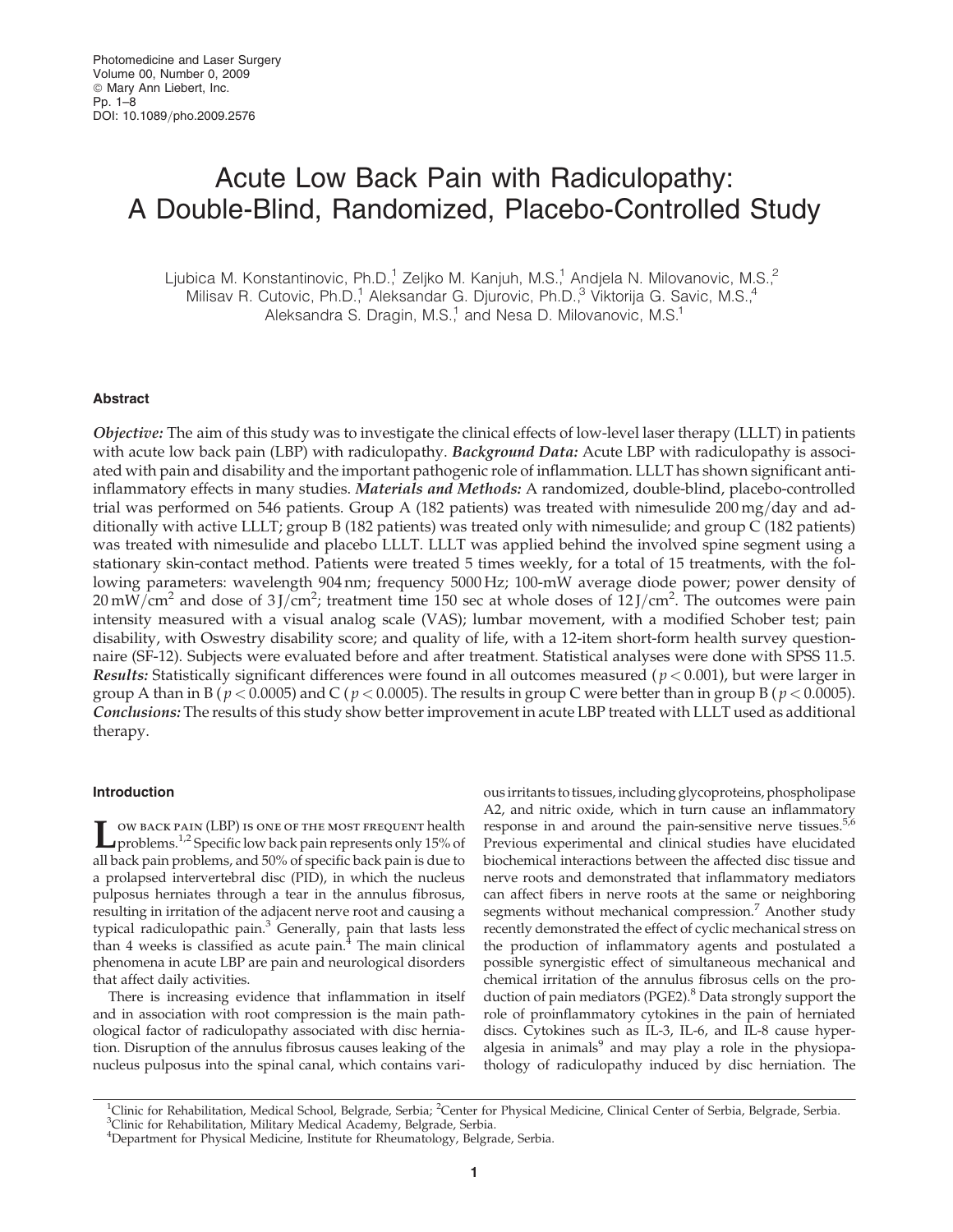proinflammatory cytokines may do this by inducing expression of receptors within the dorsal root ganglion (DRG). In addition, axonal interactions with proinflammatory cytokines could increase electrical conductivity. Amaya and col $le$  leagues<sup>10</sup> present a combined inflammatory neuropathic explanation of (short-term) LBP based on their experiments in which pain was evoked by applying Complete Freund's Adjuvant (CFA) topically to a spinal nerve and DRG in rats. The pain etiology is supposed to be inflammatory, because CFA induces the local accumulation of inflammatory mediator molecules and triggers the expression of cyclooxygenase in the DRG.<sup>10</sup> The understanding of this process is becoming increasingly important to the nonsurgical treatment of disc herniation.

Many experimental and clinical studies, especially in similar syndromes, have shown the anti-inflammatory potential of LLLT in a dose-dependent manner.<sup>11,12</sup> The aim of this study was to investigate the clinical effects of LLLT as adjunctive therapy to pharmacology nonsteroid anti-inflammatory treatment in patients with acute LPB and associated radiculopathy.

## Materials and Methods

### **Patients**

The study was carried out between January 2005 and September 2008 at the Clinic for Rehabilitation of the Medical School University of Belgrade, Serbia. During this period, 960 patients with acute LBP and associated radiculopathy were admitted to the clinic for hospitalization or for outpatient treatment. The prospective double-blind, randomized, placebocontrolled study included 546 patients with acute LBP and unilateral radiculopathy who had symptoms for less than 4 weeks, which were caused by a prolapsed intervertebral disc (PID), confirmed by magnetic resonance imaging (MRI). In the study, 424 patients were not included because they had no response to initial contact or they had red flag symptoms,<sup>13</sup> diabetes mellitus, neurological problems or cancer; pregnant patients and patients treated surgically for the same problem or treated with oral corticosteroids and steroid injections for any reason in the previous month were also excluded. $^{14}$ 

Adiagnosiswasmadebyclinicalexaminationandadditional neuroradiological and neurophysiological examinations.15,16 The criteria for radicular pain were typical dermatomal pain radiating beyond the knee toward the foot, pain evoked by stretching of the sciatic nerve and worsening on Valsalva maneuver, and signs of nerve root dysfunctions such as sensory, motor, and reflex impairments. $^{17}$ 

During the study, 2 patients dropped out of the study; however, the last recordings of their measured parameters were analyzed. The reason for drop outs was worsening of pain in both patients. Withdrawal from the study has not been registered.

All patients gave informed written consent to participate in the study, which was approved by the ethics committee of the Clinic for Rehabilitation of the Medical School University of Belgrade.

#### **Blinding**

The patients were double-blinded and randomized into three groups following the allocation of 546 sequentially

numbered, opaque, sealed envelopes (SNOSE) prepared earlier and a computerized table of random numbers. The table was balanced to ensure equal numbers in each group. Allocation concealment was maintained until statistical analysis was completed by the statistician (GH), who was blind to the coding.

#### **Treatment**

The patients were randomized into one of the three treatment groups: group A ( $n = 182$ ) was treated with cyclooxygenase  $COX-2$  inhibitor nimesulide  $200 \,\text{mg/day}$  and simultaneously with local active LLLT; group B ( $n = 182$ ) was treated only with nimesulide at the same dosage; and group C  $(n = 182)$  was treated with nimesulide and simultaneously with local placebo LLLT. Laser units were manufactured by Enraf Nonius, Rotterdam, The Netherlands. Devices for LLLT were assigned as device A for active LLLT and device B for placebo LLLT. Patients were not aware of the active unit. Patients were treated 5 times weekly, for a total of 15 treatments with LLLT and 15 consecutive days with nimesulide. All patients were instructed on restricted and allowed activity (low aerobic activity). Treatment was applied by the same therapist, who was blind to the type of treatment.

## Active LLLT

The parameters of the laser beams are presented in Table 1. The choice of parameters was derived from previous studies.<sup>18,19</sup> Testing of optical output was performed before and after the end of the trial.

## Placebo LLLT

Placebo LLLT was applied in the same manner as for the active device by an identical device that was deactivated by a member of the Institute for Physics. The physicians and patients were unable to distinguish between the laser and placebo units.

#### **Outcomes**

The primary outcome measures $^{20}$  were intensity of pain and lumbar mobility. Intensity of pain was measured by the visual analogous scale (VAS), which is a horizontal scale graded from zero, representing no pain, to 100 mm, representing the worst imaginable pain. Intensity of pain was separately measured for lumbar pain (VAS-Lu) and for leg pain (VAS-Le).<sup>21</sup> VAS scores were taken as an average of what the patient normally suffered a few days before evaluation. Lumbar mobility was measured by a modified Schober test, which represents lumbar flexion, and was assessed by measuring changes in the distance between the two spinal landmarks. For the modified Schober test, marks were made on the skin 10 cm above and 5 cm below the S1 as the participant stood in a neutral position. The participant then bent forward maximally, and the change in distance between these marks was measured and expressed in millimeters.<sup>22</sup> The second outcome measure was the highly validated Oswestry disability questionnaire, $23$  which consists of 10 questionnaires about how pain affects daily activities, scored from 0 to 5 for each section, with higher values indicating more severe impact; $24$  and a 12-item short-form health survey (SF-12) that consists of 12 questions concerning general health and can be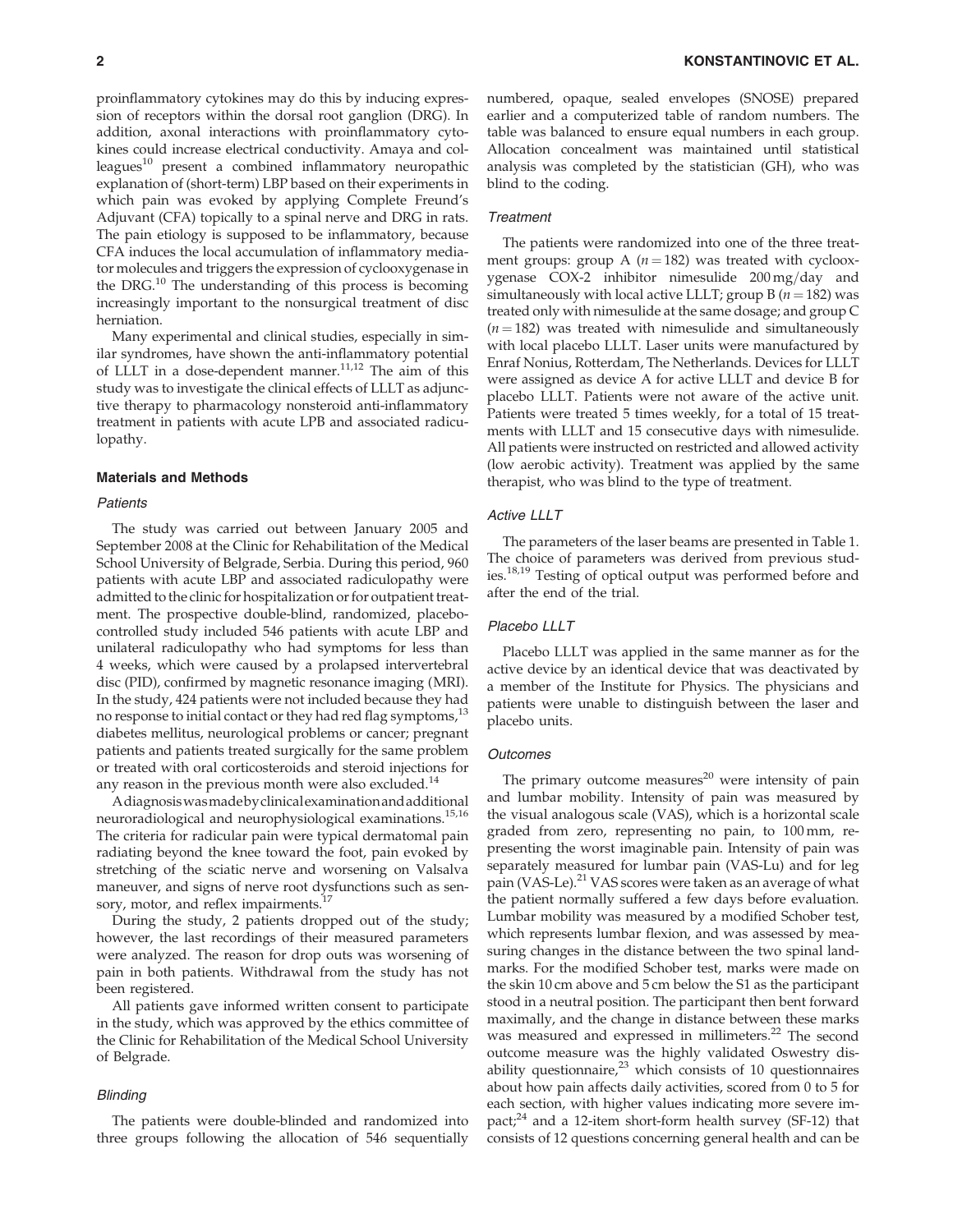## LOW-LEVEL LASER THERAPY FOR ACUTE LOW BACK PAIN 3

| Wavelength             | 904 nm (red)                             |
|------------------------|------------------------------------------|
| Laser frequency        | 5000                                     |
| Power output           | $100 \,\mathrm{mW}$                      |
| Spot size              | $1 \text{ cm}$                           |
| Power density          | $20 \text{ mW/cm}^2$                     |
| Energy                 | $3$ J/point                              |
| Energy density         | $3$ J/cm <sup>2</sup> on each point      |
| Treatment time         | 150 sec on each point                    |
| Number of points       | 4                                        |
| Daily energy delivered | 12 <sub>l</sub>                          |
| Total energy delivered | 180 J                                    |
| Application mode       | Probe held stationary in<br>skin contact |
| Anatomical site        | Local transforaminal <sup>a</sup>        |

| TABLE 1. CHARACTERISTICS OF LASER BEAMS |
|-----------------------------------------|
|-----------------------------------------|

<sup>a</sup>2.5 and 3.5 cm laterally of the spinous process of the involved nerve root (L4 or L5 or S1) and one distal-level segment.

divided into two aggregate summary measures: the physical component summary (PCS) and the mental component summary (MCS).<sup>25</sup>

Subjects were evaluated before and after the treatment by independent physicians who performed diagnostic assessment and were blind to the type of treatment. To systematically capture any adverse effects of treatment, subjects were asked to record any new symptoms.

## **Statistics**

The analysis was conducted on the basis of ''intention to treat.'' Statistical analyses were done with SPSS 11.5. The results were expressed as mean  $\pm$  SD for data that were normally distributed or median (25% and 75% percentiles) for data that were not normally distributed. We present two types of comparisons: (1) comparison of medians between the beginning and the end of the therapy for all groups on each measured outcome, and (2) comparison of differences in scores between the beginning and end of the therapy on each measured outcome between groups A and B, A and C, and B and C. Statistically significant differences were tested using the Wilcoxon signed-ranks test for paired observations (1). Statistically significant differences were tested using the independent t test, or the Wilcoxon Mann–Whitney test for two independent groups, or the chi-squared test, depending on the type of variable outcome (2). The level of statistical significance was set at a two-tailed  $p$ -value of 0.05. Effect-size analysis was done for an evaluation of the importance of measured changes, as post hoc power analysis.

## **Results**

The basic characteristics of subjects who entered the study are shown in Table 2. We did not find statistically significant differences among all groups in baseline characteristics.

## **Outcomes**

Median values with 25% and 75% percentiles for all groups on each outcome measured at the beginning and at the end of therapy are shown in Table 3. For comparing medians between the beginning and the end of therapy for all groups on each measured outcome, we used the Wilcoxon signed ranks test. For all groups, we found statistically significant differences in all measured outcomes ( $p < 0.001$ ).

#### Intergroup statistical analyses

Comparisons of mean values in the measured outcomes are presented in Table 4. The results of intergroup statistics show that group A results were better than those of groups B ( $p < 0.0005$ ) and C ( $p < 0.0005$ ). The results in group C were better than in group B ( $p < 0.0005$ ), except for the Schober measure and the PCS score. Effect-size statistical analyses have shown the importance of the measured differences to be high for pain intensity in the leg between groups A and B  $(d = 4.78)$ .

Detailed analyses between categories of pain (Table 5) at the end of therapy show statistically significance differences between groups ( $\chi^2$  test), however, with high effect size between groups A and B ( $d = 0.85$ ).

Detailed analyses of changes in the Oswestry score at the end of therapy (Table 6) also show statistically significant differences between all groups ( $\chi^2$  test), however, with medium effect size between groups A and B  $(d = 0.71)$ .

Systematic capture of adverse effects shows transitional worsening of pain in 27 of 182 (14.8%) patients in group A and persistent worsening of pain in 2 patients, 1 in group A and 1 in group C. Transitional worsening of pain was registered immediately after the first 3 sessions with a maximum duration of 6 h. Persistent worsening of pain was registered for 10 consecutive days. Patients with persistent pain were excluded from the study. Results of capture for side effects show the low-risk nature of LLLT.

|                                                                                                                                                           |                                                                            | Groups                                                                         |                                                                               | <i>Statistics</i>                                                                                 |                                                                                                      |                                                                                                |  |  |
|-----------------------------------------------------------------------------------------------------------------------------------------------------------|----------------------------------------------------------------------------|--------------------------------------------------------------------------------|-------------------------------------------------------------------------------|---------------------------------------------------------------------------------------------------|------------------------------------------------------------------------------------------------------|------------------------------------------------------------------------------------------------|--|--|
| Variables                                                                                                                                                 |                                                                            | B                                                                              |                                                                               | AВ                                                                                                | AC.                                                                                                  | ВC                                                                                             |  |  |
| Age <sup>a</sup><br>Male <sup>b</sup><br>Female <sup>b</sup><br>Duration <sup>a</sup> (days)<br>Nonhospitalized <sup>b</sup><br>Hospitalized <sup>b</sup> | $43.5 \pm 7.7$<br>75/182<br>107/182<br>$14.9 \pm 5.3$<br>36/182<br>146/182 | $44.84 \pm 9.22$<br>77/182<br>105/182<br>$15.52 \pm 5.72$<br>40/182<br>142/182 | $41.87 \pm 8.37$<br>79/182<br>103/182<br>$17.81 \pm 5.6$<br>45/182<br>137/182 | $\gamma^2 = 0.101$<br>$p = 0.245$<br>$p = 0.75$<br>$p = 0.335$<br>$\gamma^2 = 0.15$<br>$p = 0.69$ | $\gamma^2 = 0.01$<br>$p = 0.053$<br>$p = 0.92$<br>$p = 0.227$<br>$\chi^2 = 1.02 \; p$<br>$p = 0.313$ | $\chi^2 = 0.0113$<br>$p = 0.055$<br>$p = 0.92$<br>$p = 0.331$<br>$\chi^2 = 0.25$<br>$p = 0.62$ |  |  |

<sup>a</sup>Data are normally distributed.

b Data are not normally distributed.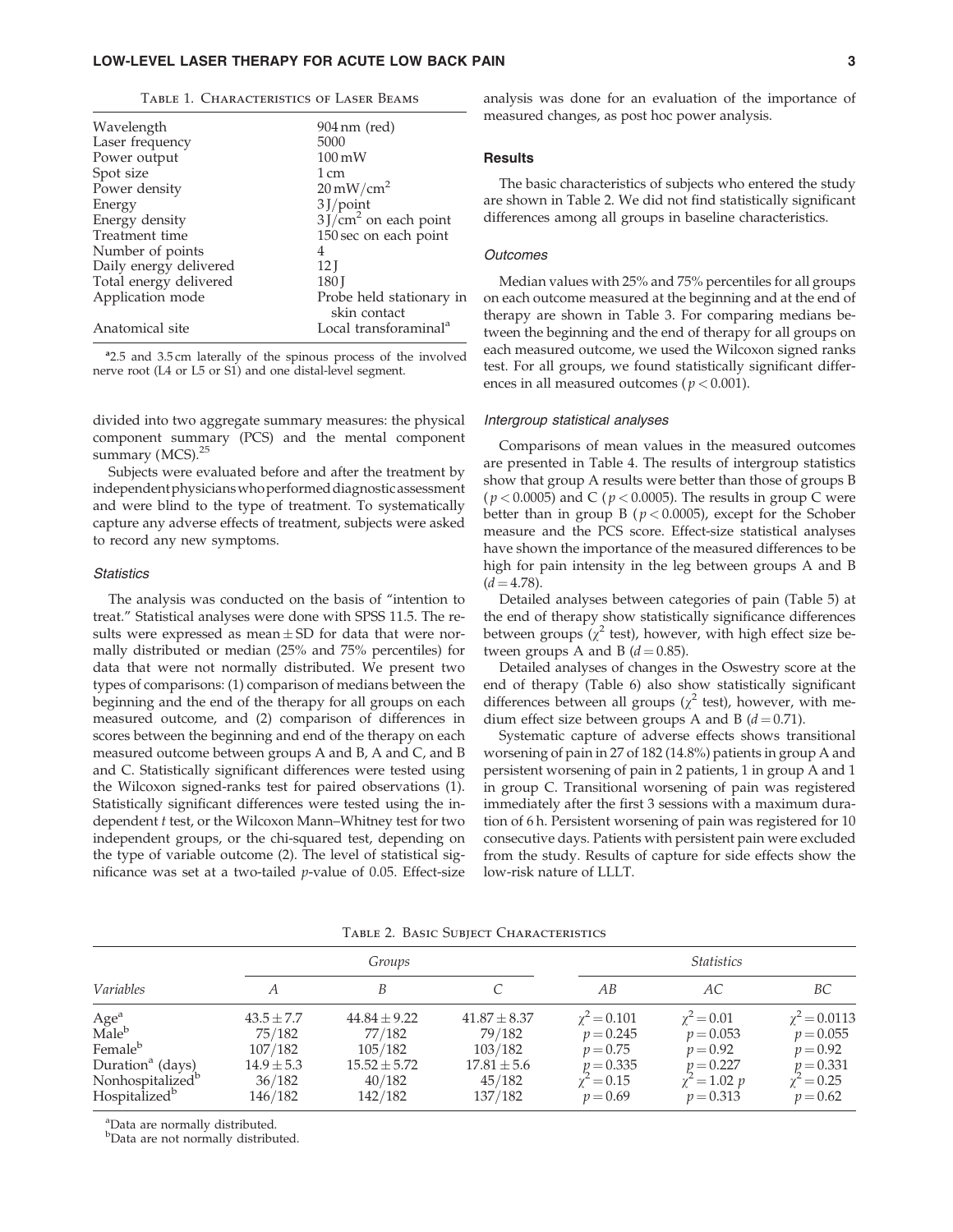|                       |                   | Group A          |               | Group B       | Group C       |               |  |
|-----------------------|-------------------|------------------|---------------|---------------|---------------|---------------|--|
| Outcomes <sup>a</sup> | Pretherapy        | Posttherapy      | Pretherapy    | Posttherapy   | Pretherapy    | Posttherapy   |  |
| VAS Le <sup>b</sup>   | 78.5 (76.4; 80.6) | 34.0(30.5; 38.0) | 78 (75; 80.5) | 60(56; 65)    | 76 (70; 78.1) | 54 (50; 56)   |  |
| VAS Lu <sup>c</sup>   | 66(60; 69)        | 35(34;38)        | 67(62.5; 70)  | 50(46; 55)    | 65(60; 67)    | 45(40; 46)    |  |
| Oswestry <sup>a</sup> | 32(31; 33)        | 20(19; 21)       | 31(30; 32)    | 24(22; 26)    | 32(31; 34)    | 22(20; 24)    |  |
| Schober <sup>e</sup>  | 35(34.5; 36)      | 38.5(38; 39)     | 35.5(35; 36)  | 38 (37; 38.5) | 36(35; 37)    | 38 (37.5; 39) |  |
| PCS <sup>t</sup>      | 10(9; 10)         | 14 (13; 14)      | 10(9; 11)     | 12.5(12; 13)  | 10(9; 11)     | 13(12; 14)    |  |
| MCS <sup>g</sup>      | 12(11; 14)        | 18(17; 19)       | 11.5(11; 12)  | 15(14; 16)    | 12(11; 14)    | 17(15;18)     |  |

Table 3. Median Values (25% and 75% Percentiles) of Measured Outcomes

<sup>a</sup>Statistically significant differences were found for all measured outcomes.

<sup>b</sup>Visual analogue scale of pain intensity in the leg.

c Visual analogue scale of pain intensity in the lumbar region.

d Oswestry score.

e Schober test.

f Physical component summary.

g Mental component summary.

## Discussion

Although LBP is prevalent and has a high risk of chronicity and recurrence, evidence on effective treatment of acute phase patients is generally lacking. The requirement for optimum treatment is emphasized by the fact that effective treatment of the acute phase reduces chronicity.<sup>26,27</sup> A broad spectrum of therapy approaches is being used in clinical practice today, ranging from pharmacological and physical agents to exercise and manipulative practice. Various types of physical agents are not sufficiently supported, which is reflected in the clinical practice guidelines for treatment of acute lumbar pain. The general recommendation is that further studies are required or that physical agents as a form of therapy could be potentially useful in patients for whom no improvement has been achieved by previous treatments.<sup>28-30</sup>

This study included patients with severe pain and moderate disability and discomfort during daily activities on baseline examination, associated with acute radicular lesion and discus herniation. Our results show statistically significant improvement in all groups, with better results for all investigated parameters in group A compared with other groups. Detailed analyses of categorized parameters with more specified clinical meaning have shown very clear differences between different treatment groups. The most prominent are the results on reduction in pain intensity. In a study of acute pain, a minimum clinically relevant change in pain intensity was found to be 13 mm,<sup>31</sup> and in this study it was more than 40 mm (Tables 4 and 5), switching from the moderate severe to the moderate class of intensity of pain, $32$  and with high effect size between groups A and B. In addition, in group A the mean values of the Oswestry score (Tables 4 and 6) switched to the better functional class (from moderate to minimal disability) on control examination, with improvement in more than 30% (accounted for as a difference between percentage of normal values), and this was designated as a clinically important difference. $^{24}$ 

|                        |                        | Groups                 | Intergroup statistics  |                              |             |                              |             |                              |                |
|------------------------|------------------------|------------------------|------------------------|------------------------------|-------------|------------------------------|-------------|------------------------------|----------------|
|                        | $\overline{A}$         | B                      | $\mathcal{C}_{0}^{2}$  | $A - B$                      |             | $A-C$                        |             | $B-C$                        |                |
| <i><u>Outcomes</u></i> | Mean (SD)<br>or median | Mean (SD)<br>or median | Mean (SD)<br>or median | $t$ or $Z$<br>$\mathcal{P}$  | $d^{\rm d}$ | $t$ or $Z$<br>$\mathfrak{p}$ | $d^{\rm d}$ | $t$ or $Z$<br>$\mathcal{V}$  | $d^{\rm d}$    |
| VAS Le <sup>a</sup>    | $43.81 \pm 5.78$       | $21.33 \pm 6.03$       | $16.54 \pm 5.65$       | 45.5<br>0.00 <sup>c</sup>    | 4.78        | 36.3<br>0.00 <sup>c</sup>    | 3.81        | $-7.81$<br>0.00 <sup>c</sup> | 0.82           |
| VAS Lu <sup>a</sup>    | $29.97 \pm 6.69$       | $20.81 \pm 6.08$       | $15.69 \pm 5.99$       | 21.43<br>0.00 <sup>c</sup>   | 2.25        | 13.66<br>0.00 <sup>c</sup>   | 1.44        | $-8.08$<br>0.00 <sup>c</sup> | 0.85           |
| Schober <sup>b</sup>   | 3.3(2.5; 4)            | 2(1; 3)                | 2(1; 3)                | $-8.3$<br>0.00 <sup>c</sup>  | 0.44        | $-8.01$<br>0.00 <sup>c</sup> | 0.42        | $-0.15$<br>0.88              | N <sub>o</sub> |
| Oswestry <sup>b</sup>  | 12(10.8; 13)           | 10(8; 12)              | 6.5(5; 8)              | $-11.3$<br>0.00 <sup>c</sup> | 0.59        | $-5.98$<br>$0.001^{\circ}$   | 0.31        | $-10.7$<br>0.00 <sup>c</sup> | 0.56           |
| $PCS^b$                | 4(4; 4)                | 3(2; 4)                | 2(2; 3)                | $-11.4$<br>0.00 <sup>c</sup> | 0.6         | $-8.88$<br>0.00 <sup>c</sup> | 0.47        | $-1.85$<br>0.064             | N <sub>o</sub> |
| $MCS^b$                | 6(4; 7)                | 4(2; 5)                | 3(2; 4)                | $-11.9$<br>0.00 <sup>c</sup> | 0.63        | $-8.21$<br>0.00 <sup>c</sup> | 0.43        | $-3.58$<br>0.00 <sup>c</sup> | 0.19           |

Table 4. Statistical Analyses of Measured Changes

<sup>a</sup> For data normally distributed, mean  $\pm$  SD and *t*-value are shown.<br><sup>b</sup> For data not normally distributed, median (25% to 75% percentile

For data not normally distributed, median (25% to 75% percentiles) and Z-value are shown.

c Statistically significant difference.

<sup>d</sup>d (Cohen effect size:  $d < 0.2$ , low;  $0.2 < d < 0.8$ , medium;  $d > 0.8$ , high).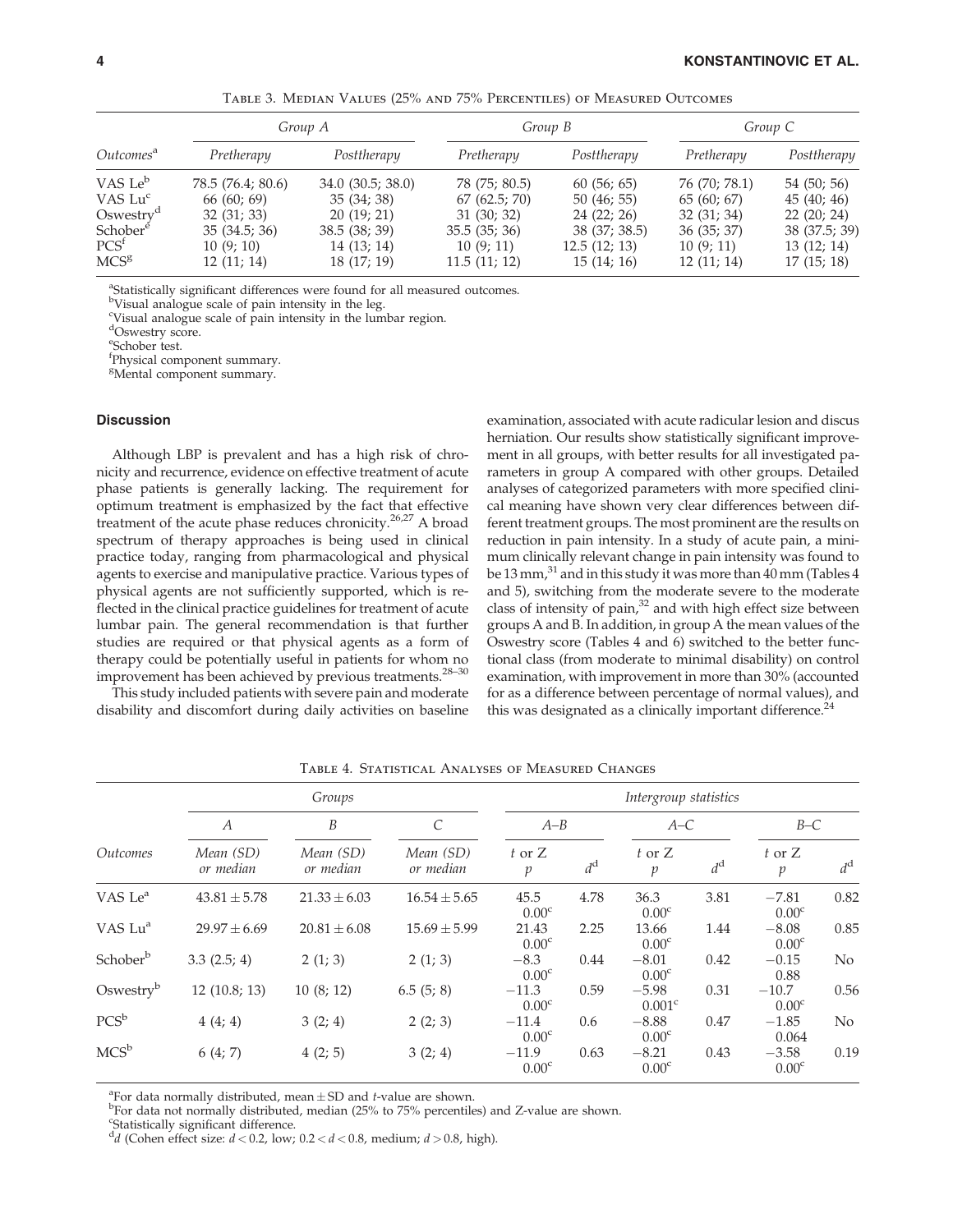Table 5. Distribution of Improvement in Pain Intensity in the Leg

|                                                 |           | Groups          |          | Comparison                       |           |                                  |           |                                 |           |
|-------------------------------------------------|-----------|-----------------|----------|----------------------------------|-----------|----------------------------------|-----------|---------------------------------|-----------|
| Improvement (mm) <sup>a</sup>                   |           |                 |          | AВ                               |           | АC                               |           | BС                              |           |
| $\leq 50$<br>$30 - 50$<br>$10 - 30$<br>$\geq10$ | 122<br>18 | 37<br>135<br>10 | 87<br>93 | $\chi^2$ = 265.25<br>$p = 0.000$ | d<br>0.85 | $\chi^2$ = 222.26<br>$p = 0.000$ | а<br>0.78 | $\chi^2$ = 35.96<br>$p = 0.000$ | d<br>0.32 |

aImprovement in pain intensity was defined as greatly improved ( $\leq$ 50 mm), much improved (30–50 mm), somewhat improved (10– 30 mm), the same or worse  $(≥10)$ .

The main problems in comparing the results of this study with others are the differences in the included patients and applied laser parameters. A meta-analysis by Yousefi-Nooraie and colleagues<sup>33</sup> considered nonspecific LBP, and there were no consistent conclusions. In addition, many other clinical studies have used LLLT for nonspecific chronic LBP; however a group of patients with nonspecific chronic LBP is very heterogenic, and the genesis of their pain is caused not only by pathological changes in the spinal and paraspinal structures, but also by complex neurophysiologic and psychosocial mechanisms. Studies by Gur and colleagues<sup>34</sup> and Klein and colleagues<sup>35</sup> compared the effects of LLLT with exercise effects in chronic LBP. Basford and colleagues $36$  used doses recommended by WALT, and for the source of laser beams  $NdYAG<sup>36</sup>$  was used in a group of patients with nonspecific LBP. Soriano and  $Rios^{37}$  examined patients with chronic LBP, and Toya and colleagues<sup>38</sup> conducted a study with the idea of achieving additional anti-inflammatory effect in a group of patients with acute pain. However, this group of patients was very heterogenic in the pathophysiological aspect, which made the results difficult to compare. In a study that investigated patients with acute pain and in which the effects of different therapies were compared, a 830-nm laser unit at a dose of 1J was used. No changes in results were observed compared with ultrasound and traction therapy.<sup>39</sup> The classification of acute LBP to subtypes, based on symptoms and signs by Delitto and colleagues $40$  with the idea of developing optimal exercise therapy treatment, could be important in further phases of treatment; yet it is not substantial enough for our study.

Hypothetically, the biological actions of LLLT are multiple: the reduction of inflammation as a primary effect with consecutive improvement in neurophysiologic features of comprised of nerves; the direct effect on nerve structures that accelerates recovery of the conductive block; and reflective effects with changes in the endorphin level. The results of clinical and experimental studies have shown that the antiinflammatory effects are the most important. Studies have documented changes in biochemical markers of inflammation, distribution of inflammatory cells, and reduction in the formation of edema, hemorrhage, and necrosis after local laser irradiation with different sources of laser beams at 660,  $684,^{41}$  $780<sup>42</sup>$  and  $904$  nm,<sup>43</sup> respectively, in experimentally induced inflammation models. Reduction in inflammation infiltrates, at the level of 30% to 50%, reaches its peak in 3 to 4 h following irradiation. This reduction is in positive correlation with a TNFa level decrease and is dose-dependent.<sup>44</sup> Comparison with anti-inflammatory drugs like meloxicam and indomethacin has shown similar anti-inflammatory effects.45 The direct impact of LLLT on neural structures that are damaged by compression or inflammation should be considered an important additional effect.<sup>46</sup> These additional effects should be regarded as important in acute lesions of neural structures, such as acute lumbar radiculopathy, which are risk factors for neuropathic pain development.47 Laser phototherapy at different wavelengths, especially at the 780-nm wavelength, of injured peripheral nerves significantly improves nerve recovery in animal<sup>48</sup> and clinical studies<sup>49</sup> and does not support positive effects for 904 nm. A study by Chen and colleagues,  $50$ who used a superpulsed 904-nm laser, reported negative effects on nerve recovery in rats.<sup>50</sup> This should be emphasized, considering the applied mode, timing, and pretreatment conditions of the irradiated tissue, especially for the superpulsed 904-nm laser. The influences of LLLT on the activity of antioxidative enzymes could also be a part of a modulation mechanism, considering the role of these enzymes in increasing the nonspecific resistance of cells to different damages.  $\boldsymbol{^{51,52}}$ The possibility of some positive interactions between LLLT and COX-2 inhibitors should be considered.<sup>53</sup>

Placebo response in this study is also very impressive, and it differs for the investigated parameters (for pain in leg about 30%, for Oswestry disability about 45%, accounted for as the difference between percentages of normal values). The placebo group showed better results compared with the only pharmacologically treated group. This fact highlights the roles of other factors in shaping the experience of pain. Some investigations have shown that cognitive expectations for pain relief and affective processes are involved in pain processing

Table 6. Distribution of Changes in the Oswestry Score Categories

|                          |           | Groups    |          |                                   | Comparisons |                                  |           |                                  |           |  |
|--------------------------|-----------|-----------|----------|-----------------------------------|-------------|----------------------------------|-----------|----------------------------------|-----------|--|
| Improvement <sup>a</sup> |           |           |          | A–B                               |             | A–C                              |           | $B-C$                            |           |  |
| Yes<br>N <sub>o</sub>    | 151<br>31 | 33<br>149 | 98<br>84 | $\gamma^2 = 180.4$<br>$p = 0.000$ | 0.71        | $\gamma^2 = 24.7$<br>$p = 0.000$ | а<br>0.26 | $\gamma^2 = 86.2$<br>$p = 0.000$ | a<br>0.49 |  |

<sup>a</sup>Improvement was designated as switching from the moderate to the minimal disability category of the Oswestry score at the end of the therapy.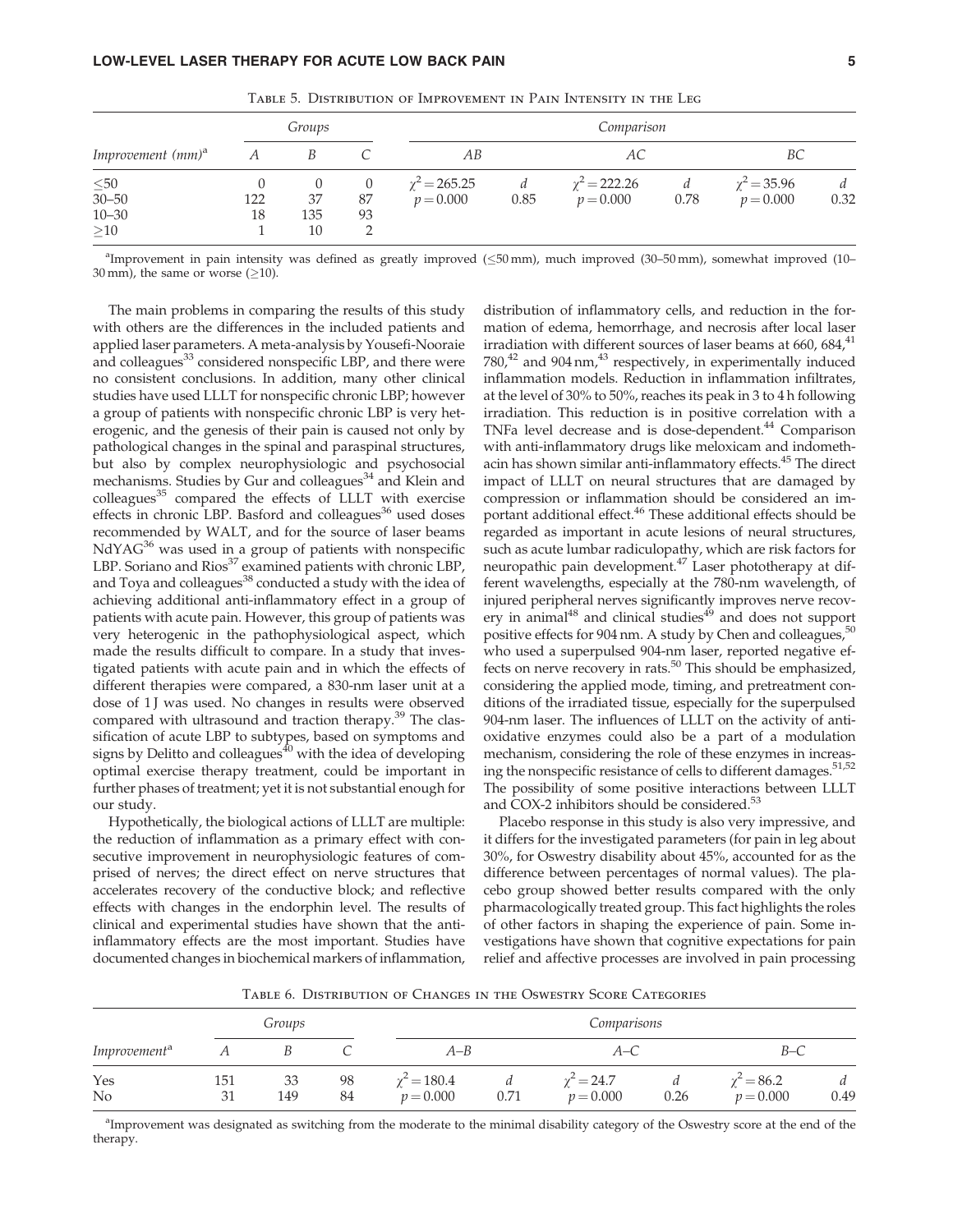through the nervous system and in placebo analgesic responses.54,55 Additional management in the placebo group compared with the only pharmacologically treated group might induce cognitive and affective response in treated patients.

The results of this study must be considered in light of the several limitations and the choosing of patients using relatively strict clinical forms: severe levels of pain and moderate levels of disability, because of the typical flow of patients for clinical treatment (selection bias). Randomization did not include nuclear magnetic resonance (NMR) findings, duration of symptoms, or other clinical and psychosocial characteristics of patients that could have influenced therapeutic response. Evidence from this study suggests only the short-term effects. Determination of the placebo effect could be considered controversial owing to the experimental conditions and without the untreated group.

Future studies could include patients randomized by levels of baseline disability and duration of symptoms. For longterm studies and consideration of long-term effects, randomization should include subgroups of patients in relation to functional findings, despite the lack of evidence for identification tests.<sup>56</sup> Future studies should evaluate many factors related to the disease, the patient's psychosocial characteristics, and procedure management that may reflect on treatment response and capability for recovery. The possibility for complete substitution of anti-inflammatory drugs by LLLT, in patients that are at high risk, should also be targeted in future studies. Moreover, for further confirmation of the antiinflammatory effectiveness of phototherapy and the promotion of nerve recovery, future clinical trials need to define optimal therapeutic protocols for various clinical situations, in particular with respect to the characteristics of the laser setup, site of irradiation, and length of treatment.

## **Conclusions**

Treatment of acute LBP with radiculopathy at 904-nm LLLT at a dose of  $3$  J/point, proposed as additional therapy to nonsteroidal anti-inflammatory COX-2 drugs, has shown better improvement in local movements, more significant reduction in pain intensity and related disability, and improvement in quality of life, compared with patients treated only with drugs and with a placebo LLLT procedure, and with no side effects.

#### Acknowledgments

The authors would like to thank the Institute for Physics Belgrade, especially Professor Milesa Sreckovic, for technical assistance.

#### Disclosure Statement

No competing financial interests exist.

#### **References**

1. Strine, T.W., and Hootman, J.M. (2007). US national prevalence and correlates of low back and neck pain among adults. Arthritis Rheum. 57, 656–665.

- 2. Walker, B.F. (2000). The prevalence of low back pain: a systematic review of the literature from 1966 to 1998. J. Spinal Disord. 13, 205–217.
- 3. Deyo, R.A., and Weinstein, J.N. (2001). Low back pain. N. Eng. J. Med. 334, 363–370.
- 4. Atlas, S.J., and Nardin, R.A. (2003). Evaluation and treatment of low back pain: an evidence based approach to clinical care. Muscle Nerve. 27, 265–284.
- 5. McCarron, R.F., Wimpee, M.W, Hudkins, P.G., and Laros, G.S. (1987). The inflammatory effect of nucleus pulposus: a possible element in the pathogenesis of low-back pain. Spine. 12, 760–764.
- 6. Takahashi, H., Suguro, T., Okazima, Y., et al. (1996). Inflammatory cytokines in the herniated disc of the lumbar spine. Spine. 21, 218–224.
- 7. Gronblad, M., Virri, J., Tolonen, J., et al. (1994). A controlled immunohistochemical study of inflammatory cells in disc herniation tissue. Spine. 27, 44–51.
- 8. Starkweather, A., Wilek-Janusek, L., and Mathews, H.L. (2005). Neural-immune interactions implications for management in patients with low back pain and sciatica. Biol. Res. Nurs. 6, 196–206.
- 9. Wehling, P., Cleveland, S.J., Heininger, K., Schulitz, K.P., Reinecke, J., and Evans, C.H. (1996). Neurophysiologic changes in lumbar nerve root inflammation in the rat after treatment with cytokine inhibitors. Evidence for a role of interleukin-1. Spine. 21, 931–935.
- 10. Amaya, F., Samad, T.A., Barrett, L., Broom, D.C., and Woolf, C.J. (2009). Periganglionic inflammation elicits a distally radiating pain hypersensitivity by promoting COX-2 induction in the dorsal root ganglion. Pain. 142, 59–67.
- 11. Bjordal, J.M, Couppé, C., and Ljunggren, A.E. (2001). Lowlevel laser therapy for tendinopathy: evidence of a dose– response pattern. Phys. Ther. Rev. 6, 91–99.
- 12. Bjordal, J.M., Couppé, C., Chow, R.T., Tunér, J., and Ljunggren, E.A. (2003). A systematic review of low-level laser therapy with location specific doses for pain from chronic joint disorders. Aust. J. Physiother. 49, 107–116.
- 13. Koes, B.W., van Tulder, M.W., Ostelo, R., Burton, A.K., and Waddell, G. (2001). Clinical guidelines for the management of low back pain in primary care: an international comparison. Spine. 26, 2504–2512.
- 14. Lopes-Martins, R.A., Albertini, R., Lopes-Martins, P.S., et al. (2006). Steroid receptor antagonist mifepristone inhibits the anti-inflammatory effects of photoradiation. Photomed. Laser Surg. 24, 197–201.
- 15. Atlas, S.J., and Deyo, R.A. (2001). Evaluating and managing acute low back pain in the primary care setting. J. Gen. Intern. Med. 16, 120–131.
- 16. Hancock, M.J., Maher, C.G., Latimer, J., et al. (2007). Systematic review of tests to identify the disc, SIJ or facet joint as the source of low back pain. Eur. Spine J. 16, 1539–1550.
- 17. Tarulli, A.W., and Raynor, E.M. (2007). Lumbosacral radiculopathy. Neurol. Clin. 25, 387–405.
- 18. Konstantinovic, L., Devecerski, G., Petronic, I., Cutovic, M., and Cirovic, D. (2006). Quality of life in patients with subacute low back pain treated with physiotherapy rehabilitation. Medicinski Pregled. 59(Suppl. 1), 35–39.
- 19. Bjordal, J.M., Jonhson, M.I., Iversen, V., Aimbire, F., and Lopes-Martins, R.A. (2006). Low-level laser therapy in acute pain: a systematic review of possible mechanisms of action and clinical effects in randomized placebo-controlled trials. Photomed. Laser Surg. 24, 158–168.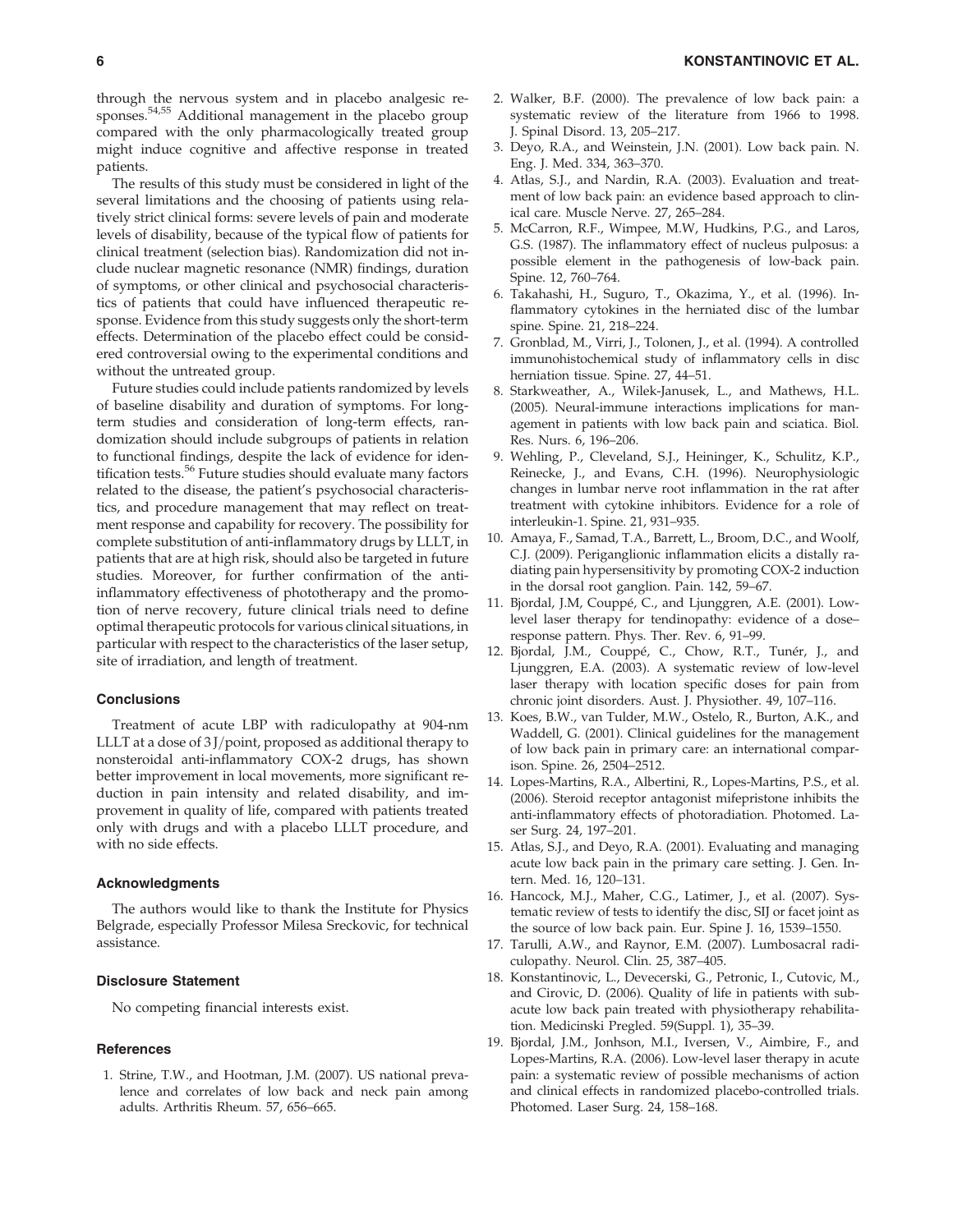#### LOW-LEVEL LASER THERAPY FOR ACUTE LOW BACK PAIN 7

- 20. Deyo, R.A., Battie, M., Beurskens, A.J., et al. (1998). Outcome measures for low back pain research: a proposal for standardized use. Spine. 23, 2003–2013.
- 21. Scott, J., and Huskisson, E.C. (1976). Graphic representation of pain. Pain. 2, 175–184.
- 22. Macrae, I., and Wright, W. (1969). Measurement of back movement. Ann. Rheum. Dis. 28, 584–589.
- 23. Fairbank, J.C., Couper, J., Davies, J.B., and O'Brien J.P. (1980). The Oswestry low back pain disability questionnaire. Physiotherapy. 66, 271–273.
- 24. Ostelo, R.W., Deyo, R.A., Stratford, P., et al. (2008). Interpreting change scores for pain and functional status in low back pain: towards international consensus regarding minimal important change. Spine. 33, 90–94.
- 25. Ware, J.E., Kosinski, M., and Keller, S.D. (1996). A 12-item short form health survey: construction of scales and preliminary test of reliability and validity. Med. Care. 34, 220– 233.
- 26. Freemont, A.J., Watkins, A., Le Maitre, C., Jeziorska, M., and Hoyland, J.A. (2002). Current understanding of cellular and molecular events in intervertebral disc degeneration: implications for therapy J. Pathol. 196, 374–379.
- 27. Schnitzer, T.J., Feraro, A., Hunsche, E., and Kong, S.X. (2004). A comprehensive review of clinical trials on the efficacy and safety of drugs for the treatment of low back pain. J. Pain Symptom Manage. 28, 72–95.
- 28. Li, L.C., and Bombardier, C. (2001). Physical therapy management of low back pain: an exploratory survey of therapist approaches. Phys. Ther. 81, 1018–1028.
- 29. Weinstein, J.N., Lurie, J.D., Tosteston, T.D., et al. (2008). Surgical versus nonoperative treatment for lumbar disc herniation: four year results for the spine patients outcome research trial (SPORT). Spine. 33, 2789–2800.
- 30. Chou, R., Qaseem, A., Snow, V., et al. (2007). Diagnosis and treatment of low back pain: a joint clinical practice guideline from the American College of Physicians and the American Pain Society. Ann. Intern. Med. 147, 478–491.
- 31. Todd, K.H., Funk, K.G., Funk, J.P., and Bonacci, R. (1996). Clinical significance of reported changes in pain severity. Ann. Emerg. Med. 27, 485–489.
- 32. Collins, S.L., Moore, R.A., and McQuay, H.J. (1997). The visual analogue pain intensity scale: what is moderate pain in millimetres? Pain. 72, 95–97.
- 33. Yousefi-Nooraie, R., Schonstein, E., Heidari, K., et al. (2008). Low-level laser therapy for nonspecific low-back pain. Cohrane Database Syst. Rev. 2:CD005107.
- 34. Gur, A., Karakoc, M., Cevik, R., Nas, K., Sarac, A.J., and Karakoc, M. (2003). Efficacy of low-power laser therapy and exercise on pain and function in chronic low back pain. Lasers Surg. Med. 32, 233–238.
- 35. Klein, R.G., and Eak, B.C. (1990). Low energy laser treatment and exercise in chronic low back pain: double-blind controlled trial. Arch. Phys. Med. Rehabil. 71, 34–37.
- 36. Basford, J.R., Sheffield, C.G., and Harmsen, B.S. (1999). Laser therapy: a randomised, controlled trial of the effects of lowintensity Nd:YAG laser irradiation on musculosceletal back pain. Arch. Phys. Med. Rehabil. 80, 647–652.
- 37. Soriano, F., and Rios, R. (1998). Gallium arsenide laser treatment of chronic low back pain: a prospective randomized and double-blind study. Laser Ther. 10, 175–180.
- 38. Toya, S., Motegi, M., Inomata, K., Ohshiro, T., and Maeda, T. (1994). Report on a computer-randomized double-blind clinical trial to determine the effectiviness of the GaAlAs

(830 nm) diode laser for pain attenuation in selected pain groups. Laser Ther. 6, 143–148.

- 39. Unlu, Z., Tasci, S., Tarhan, S., Pabuscu, Y., and Islak, S. (2008). Comparison of 3 physical therapy modalities for acute pain in lumbar disc herniation measured by clinical evaluation and magnetic resonance imaging. J. Manipulative Physiol. Ther. 31, 191–198.
- 40. Delitto, A., Erhard, R.E., and Bowling, R.W. (1995). A treatment-based classification approach to low back syndrome: identifying and staging patients for conservative management. Phys. Ther. 75, 470–489.
- 41. Albertini, R., Vilaverde, A.B., Aimbire, F., et al. (2007). Antiinflammatory effects of low-level laser therapy (LLLT) with two different red wavelengths (660 nm and 684 nm) in carrageenan-induced rat paw edema. J. Photochem. Photobiol. 89, 50–55.
- 42. Honmura, A., Yanase, M., Obata, J., and Haruki, E. (1992). Therapeutic effects of Ga-Al-As diode laser irradiation on experimentally induced inflammation in rats. Lasers Surg. Med. 12, 441–449.
- 43. Correa, F., Lopes-Martins, R.A., Corea J.C., Iversen, V.V., Joenson, J., and Bjordal J.M. (2007). Low-level laser therapy (GaAs  $\lambda = 904$  nm) reduces inflammatory cell migration in mice with lipopolysaccharide-induced peritonitis. Photomed. Laser Surg. 25, 245249.
- 44. Aimbire, F., Albertini R., Pacheco, M.T., et al. (2006). LLLT induces dose dependent reduction of TNFa levels in acute inflammation. Photomed. Laser Surg. 24, 33–37.
- 45. Campana, V., Moya, A., Gavotto, A., et al. (1999). The relative effects of He–Ne laser and meloxicam on experimentally induced inflammation. Laser Ther. 11, 36–41.
- 46. Gigo-Benato, D., Geuna, S., and Rochkind, S. (2005). Phototherapy for enhancing peripheral nerve repair: a review of the literature. Muscle Nerve 31, 694–701.
- 47. Attal, N., Fermanian, C., Fermanian, J., Lanteri-Minet, M., Alchaar, H., and Bouhassira, D. (2008). Neuropathic pain: are there distinct subtypes depending on the aetiology or anatomical laesion? Pain. 138, 343–353.
- 48. Rochkind, S., BarrNea, L., Razon, N., Bartal, A., and Schwartz, M. (1987). Stimulatory effect of He–Ne low dose laser on injured sciatic nerves of rats. Neurosurgery. 20, 843– 847.
- 49. Rochkind, S., Dropy, V., Alon, M., Nissan M., and Ouaknine, G.E. (2007). Laser phototherapy (780 nm), a new modality in treatment of long-term incomplete peripheral nerve injury: a randomized double-blind placebo-controlled study. Photomed. Laser Surg. 25, 436–442.
- 50. Chen, Y.S., Hsu, S.F., Chiu, C.W., Lin, J.G., Chen, C.T., and Yao C.H. (2004). Effect of low-power pulsed laser on peripheral nerve regeneration in rats. Microsurgery. 25, 83–89.
- 51. Karu, T. (1999). Primary and secondary mechanisms of action of visible to near IR radiation on cells. J. Photochem. Photobiol. B. 49, 1–17.
- 52. Konstantinovic, L., Cernak, I., and Prokic, V. (1997). Influence of low-level laser irradiation on biochemical processes in brainstem and cortex of intact rabbits. Vojnosanit Pregl. 54(6), 533–540.
- 53. Ribeiro, D.A., and Matsumoto, M.A. (2008). Low-level laser therapy impoves bone repair in rats treated with antiinflamatory drugs. J. Oral Rehabil. 35, 925–933.
- 54. Goffaux, P., Redmond, W.J., Rainville, P., and Marchand, S. (2007). Descending analgesia: when the spine echoes what the brain expects. Pain. 130, 137–143.